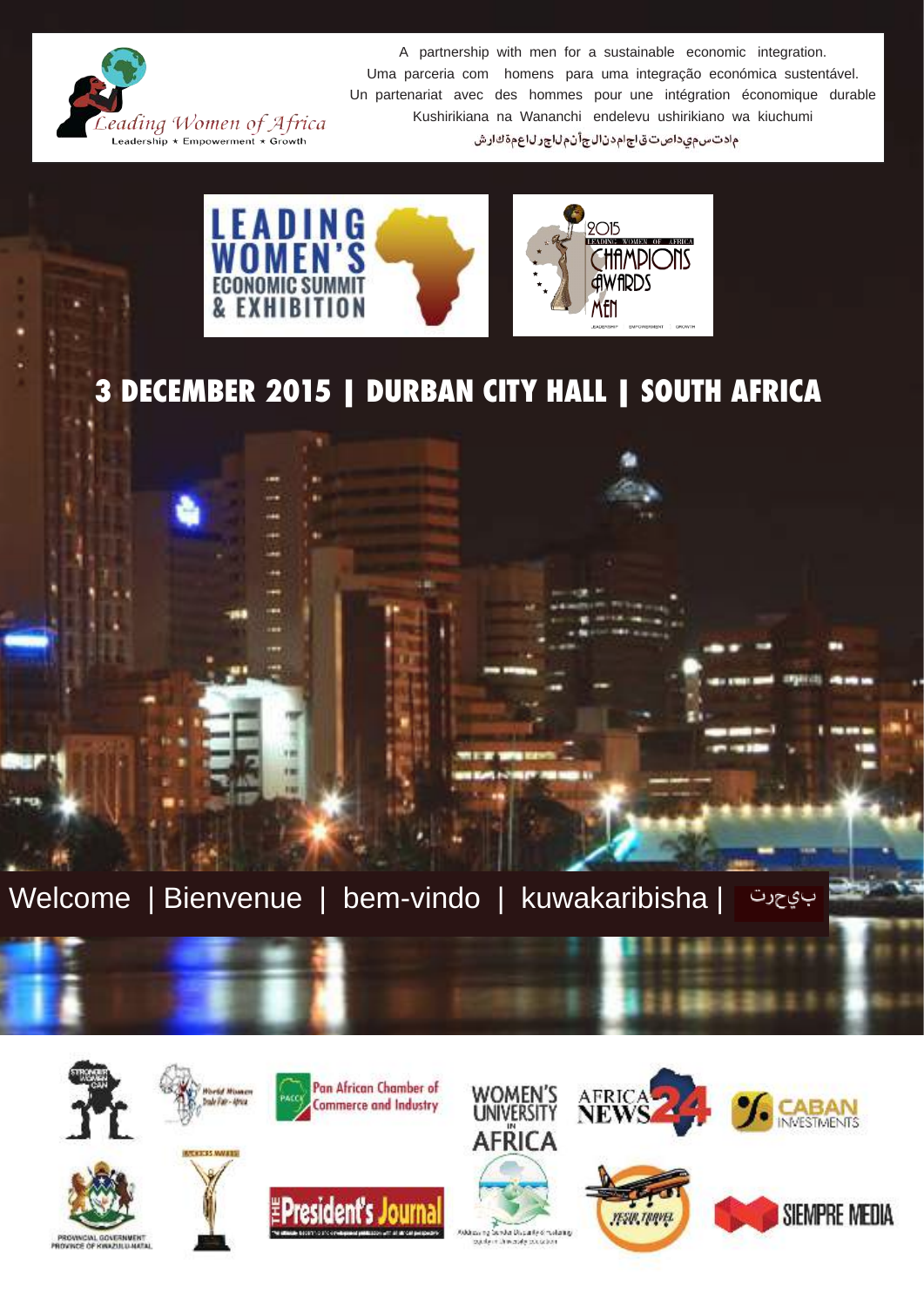## MONITORING PROGRESS **INSPIRING EXCELLENCE**

### **President's Message**

The slow pace of policy implementation and little effort on delivery of existing policies coupled with a lack of good will to resolve the burning issues of women inequalities in Africa are only few of the constraints that have kept the women of Africa from reaching their full potential and contribute positively in the socio economic transformation of their respective nations despite numerous efforts.

More innovative approaches are needed to ensure successful outcomes of the drive to empower women. I believe that the women empowerment agenda will not happen in isolation but needs a concerted effort from government, corporate and civil society. Being the majority at

decision-making platforms, men could be instrumental should a sustainable and credible platform be provided for them to engage with women.

We believe the LWA Champions Awards for Men will prove to be a valuable discussion platform at national and regional levels.

At this year's annual summit of the African Union (AU), the leaders declared 2015 as the year of women's empowerment in acknowledgement of the increasing role women are playing in Africa's development. The Agenda 2063, recently initiated by the AU has acknowledged that Africa in 2063 will be a continent where the critical role of women in Africa's transformation is recognized and their proactively harnessed. Join hands with us as we share our efforts in building a common future and destiny of all Africans.

> Mrs Madelein Mkunu Founder & President Leading Women of Africa

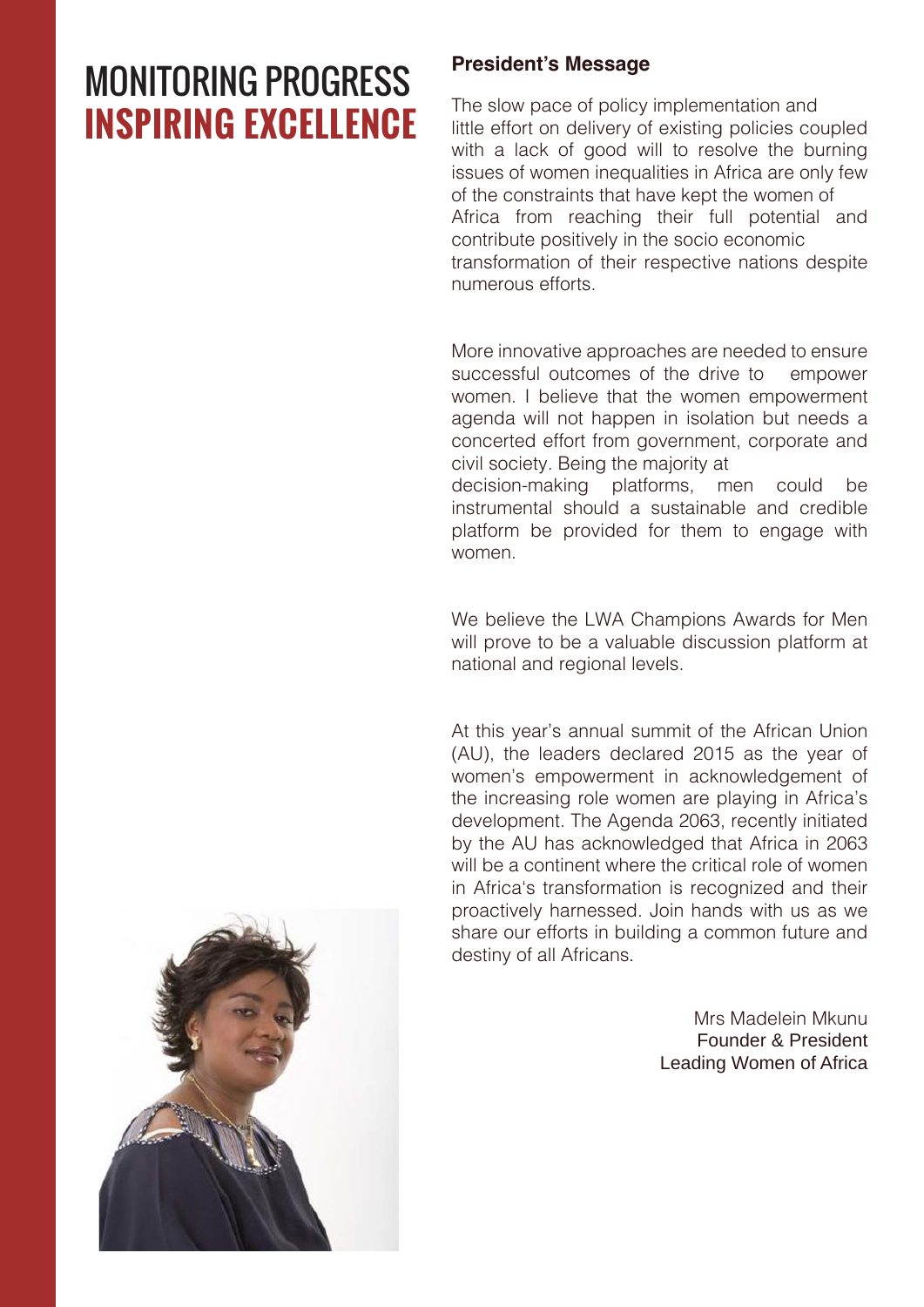## LEADING WOMEN'S ECONOMIC SUMMIT & EXHIBITION, 2015

#### Focus Sectors:

- **Agriculture**
- **Construction**
- Water and sanitation
- **Transportation**
- **Mining**
- Renewable energy
- Tourism
- **Trade**
- **Manufacturing**

# **OBJECTIVES**

- A deal breaker summit to promote women economic empowerment & live trade opportunities;
- A platform to showcase the very best in leadership across the socio economic and political spectrum;
- Formation of an LWA African Economic Leadership Structure to fast track the economic empowerment for women with governments across the continent;
- Pronouncement of the Durban-Kwazulu-Natal declaration to address gender economic inequity;
- Showcase the contribution of women on the process of socio-economic advancement in Africa;
- • Promote engagement between development stakeholders and women of Africa;
- Support the growth of women as genuine economic partners in Africa.

### **The Leading women Economic Summit and Exhibition 2015 will aim to achieve the following main objectives:**

- Showcase the contribution of women in the process of socio-economic advancement in Africa.
- • Promote engagement between development stakeholders and women of Africa.
- Support the emergence of women as successful leaders in social, business and political spheres.
- Build LWA brand and grow membership base.

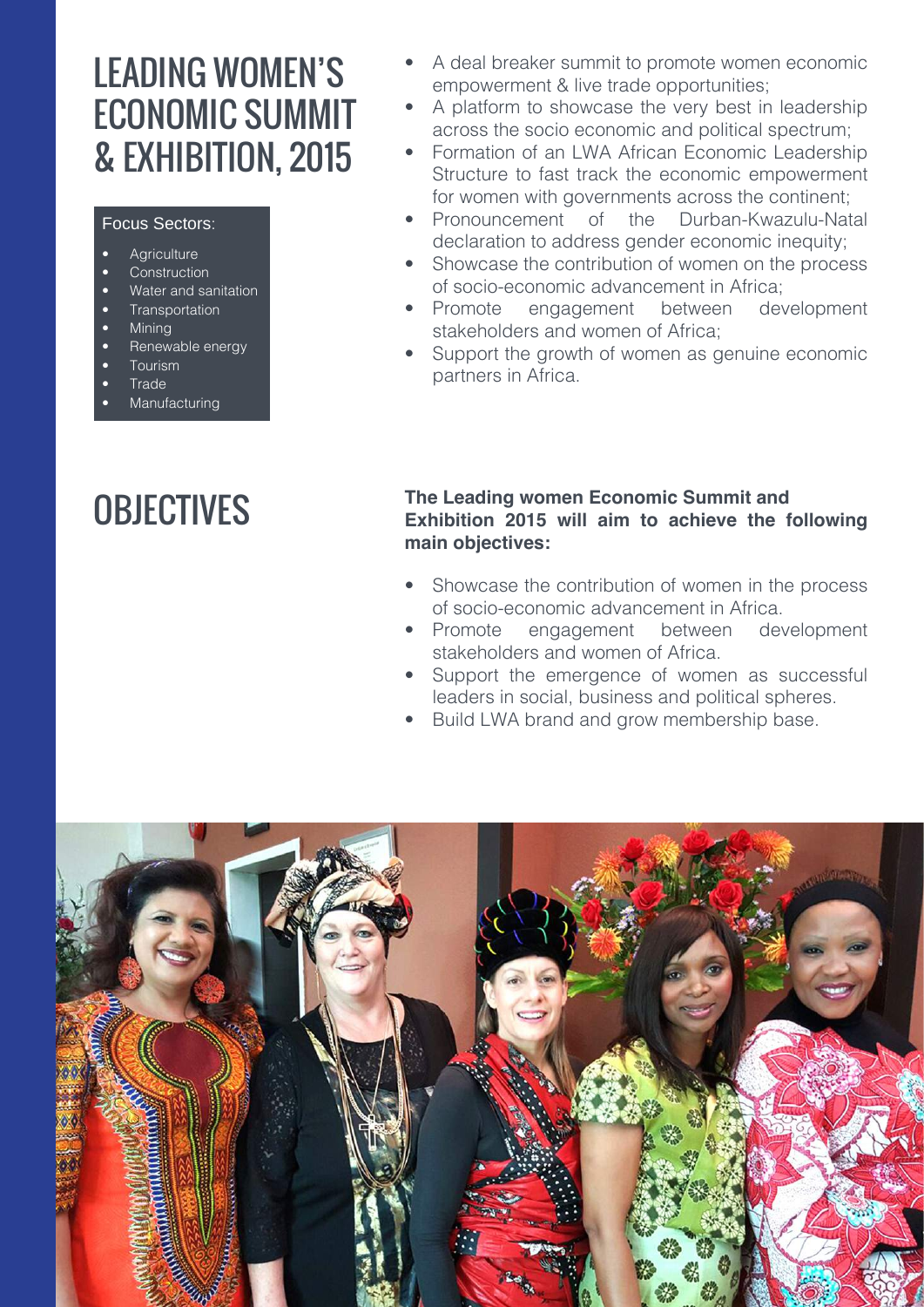## LEADING WOMEN OF AFRICA **CHAMPIONS AWARDS**

LWA Champions Awards are a distinguished and prestigious annual award that recognizes and applauds men who have played a significant role in unlocking the potential and the acknowledgement of women as equal partners in sustainable socio-economic development.

The Awards are a first for Africa and serve as a platform for recognising outstanding male leaders on the continent who are championing and supporting women empowerment. By honouring men for their influential role in the socio-economic change in Africa through women empowerment the Awards encourage a culture of excellence and good governance in all African societies.

Male role models who strive to fight against discrimination, poverty and unemployment deserve to be recognized.

- Celebrate the contribution of men in women's development.
- National, continental and international recognition for outstanding contribution
- Raise the profile of the country finalists
- Raise the profile of the public sector finalists
- Raise the profile of the private sector finalists

| 1. Public Sector Category                                      |
|----------------------------------------------------------------|
| a. Most Gender-Focused Head of State / Prime Minister<br>Award |
| b. Most Gender-Focused Premier / Govenor Award                 |
| 2. Corporate Sector Category                                   |
| a. Most Gender - Focused Ceo Award.                            |
| b. Most Gender-Focused Head of CSI Award                       |
|                                                                |
| <b>3. Civil Society Category</b>                               |
| a. Woman's Right Advocate (Male Individual Award)              |
| b. Humanitarian Excellence (Male Individaul Award)             |
| 4. Entrepreneuship Category                                    |
| a. Most Gender-Focused Entrepreneur Award                      |

# $66$

*"This is an approach that will bring about the need to recognise that women play a very*  important role in all areas of human endeavours. The 21st century is the time for men *to look at women as equal partners in political, social and economic development" Dr Kenneth Kaunda in his special message to South African leaders at the launch of LWA Champions in August 2014. This message is relevant to the continent as a whole, as we continue to seek for ways to promote equality in all spheres."*

## AWARDS **BENEFITS**

# **CATEGORIES**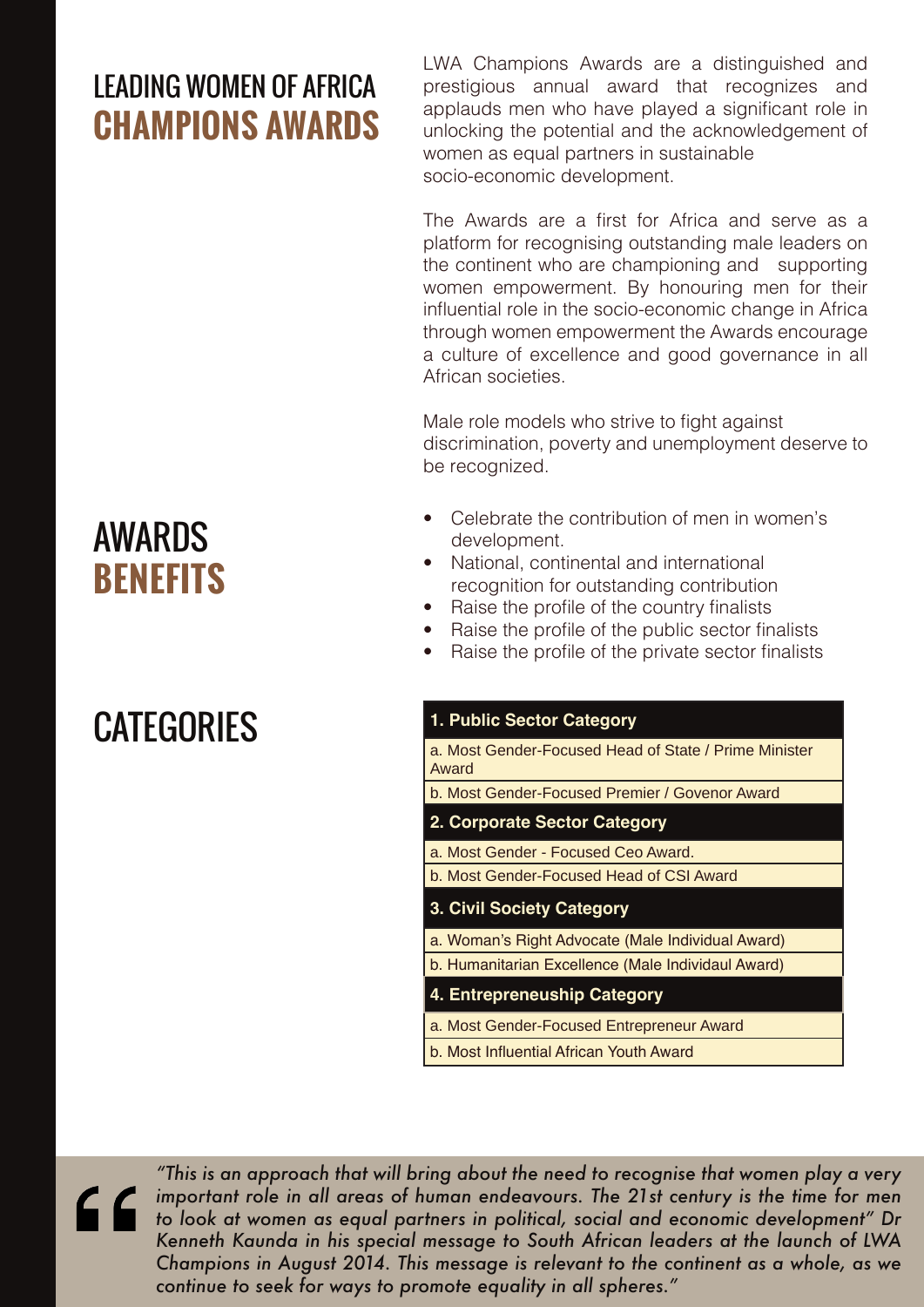## LEADING WOMAN OF AFRICA: CHAMPION AWARDS JUDGES



**AMB. HUSSEIN ELKAMEL** FORMER AMBASSADOR THE EUROPEAN UNION NORTH AFRICA



**MRS SCHOLASTICA KIMARYO** FORMER UNITED NATIONS AMBASSADOR TO SOUTH AFRICA & LESOTHO EAST AFRICA



**DR RUBEN RICHARDS** CHAIRMAN AND FOUNDER RUBEN RICHARDS FOUNDATION **SADC** 



**DR BOLA OLABISI CEO** GLOBAL WOMEN INVENTORS & INNOVATORS NETWORK (GWIIN) **DIASPORA** 



**DR THOMAS RENE KITUTU** INTERNATIONAL PRESIDENT & FOUNDER CHRISTIANS FOR PEACE IN AFRICA CENTRAL AFRICA



**HON. FATOUMATA CEESAY** FORMER SPEAKER NATIONAL ASSEMBLY - GAMBIA WEST AFRICA



**MRS DZIFA ATTIVOR** THE GOVERNMENT OF GHANA MINISTER OF TRANSPORT WEST AFRICA



**MR EBRAHIM PATEL** CEO MAGELLAN INVESTMENTS SADC



**MR CARL LOTTER** CEO AND FOUNDER SOUTH AFRICAN SMALL AND MEDIUM ENTERPRISES FEDERATION **SADC** 



**PROF. HOPE CYNTHIA SADZA** FOUNDER & VICE CHANCELLOR WOMEN'S UNIVERSITY IN AFRICA SAD<sub>C</sub>